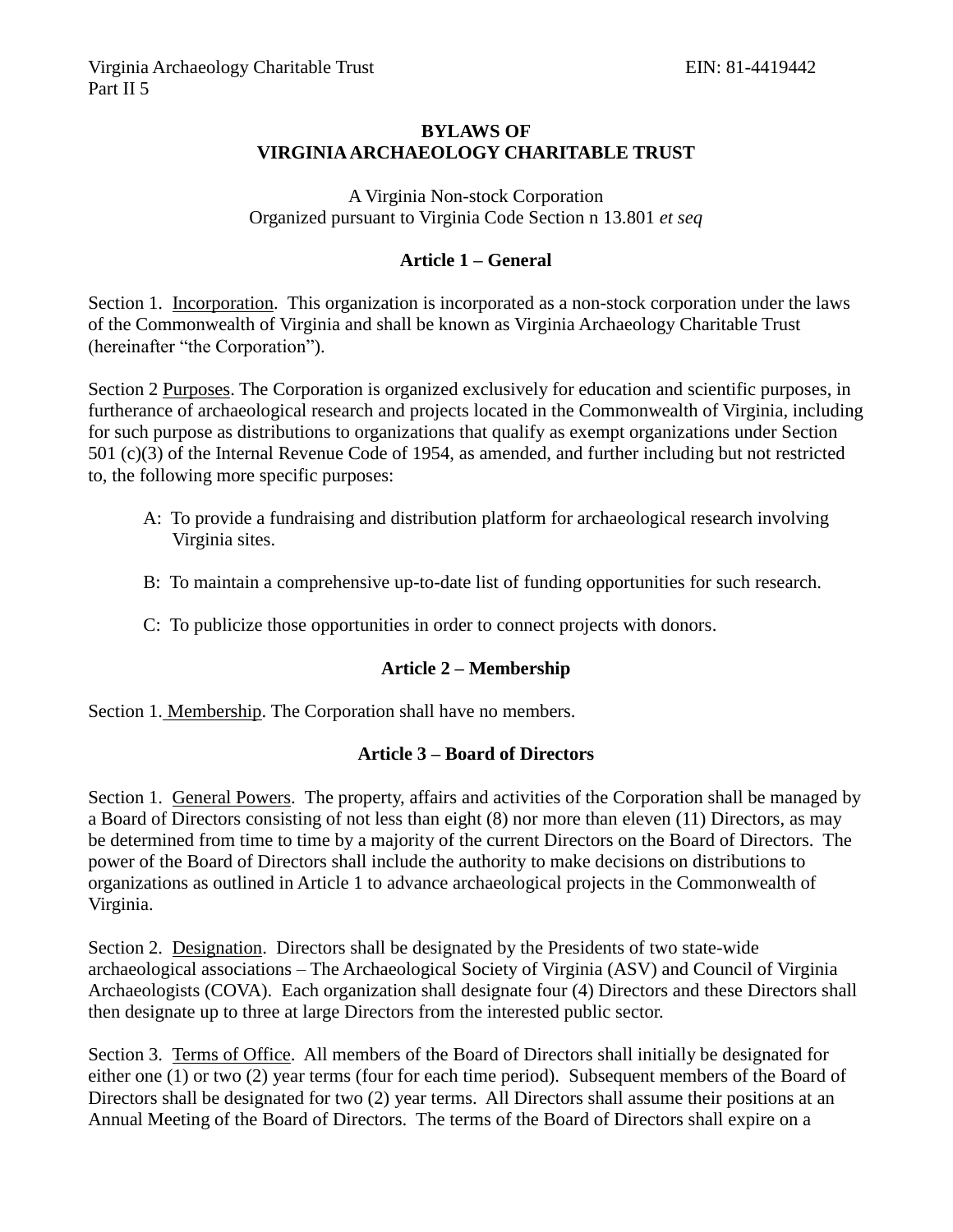## Virginia Archaeology Charitable Trust EIN: 81-4419442 Part II 5

rotating basis, with no more than one half  $(\frac{1}{2})$  of the Directors terms expiring at any one time. Existing members may be designated to serve up to two (2) consecutive additional terms.

Section 4. Ethics. All members of the Board of Directors shall abide by the COVA Statement of Ethics and Standards of Performance (COVA Bylaws Articles IV and V).

Section 5. Vacancies. In case of a vacancy, if the vacancy is a Director designated by ASV or COVA – that entity shall designate a successor Director. However, if the position was one of the at large Directors, the remaining Directors may select a successor for the remainder of the vacant term.

Section 6. Removal. Any officer or Director may be removed by affirmative vote of a majority of the current Directors on the Board of Directors for failure to participate, non-performance of duties or other causes deemed sufficient by the Board.

Section 7. Call and Notice. The Board of Directors shall meet on call by the President or on written request filed with the Secretary by two or more Directors. The Secretary shall give reasonable notice to each Director of the time, place and date of each meeting by notice in writing mailed not later than the tenth day before the day set for the meeting and addressed to the Director's last known post office address according to the Corporation records, or by electronic or telephonic communications or notice in writing delivered personally to the Director's residence or usual place of business not later than the second day before the date set for the meeting. No notice of the time, date and place or purpose of any meeting need be given to any Director who, in writing executed and filed with the records of the meeting before the holding thereof, waives such notice.

Section 8. Annual Meeting. The Annual Meeting of the Board of Directors shall be held at such time, on such date and at such place as the Board of Directors shall determine by resolution. Notice of the time, date and place shall be given in a manner set forth in Section 7. All meetings shall be governed by Robert's Rules of Order. The Board of Directors shall keep minutes of its meetings and a full account of its transactions.

Section 9. Quorum and Voting. At every meeting of the Board, a quorum shall consist of one half  $\frac{1}{2}$ of the current Directors serving on the Board of Directors. Unless otherwise specified in these Bylaws, the majority vote of those persons actually present at a meeting at which there is a quorum will prevail on all matters. Voting by proxy is permitted.

Section 10. Compensation. Directors shall receive no compensation for their services as such but may, by resolution of the Board of Directors, be allowed reimbursement for their expenses actually and reasonably incurred on behalf of the Corporation.

Section 11. Informal Action by Directors. Any action of the Directors may be taken without a meeting if a consent in writing setting forth the action taken is signed by all Directors and filed with the minutes of the Corporation.

# **Article 4 – Officers and Committees**

Section 1. Officers. The officers of the Corporation shall be a President, Vice President, Secretary, Treasurer and Media Coordinator. All officers shall be Directors and shall be elected by the Board of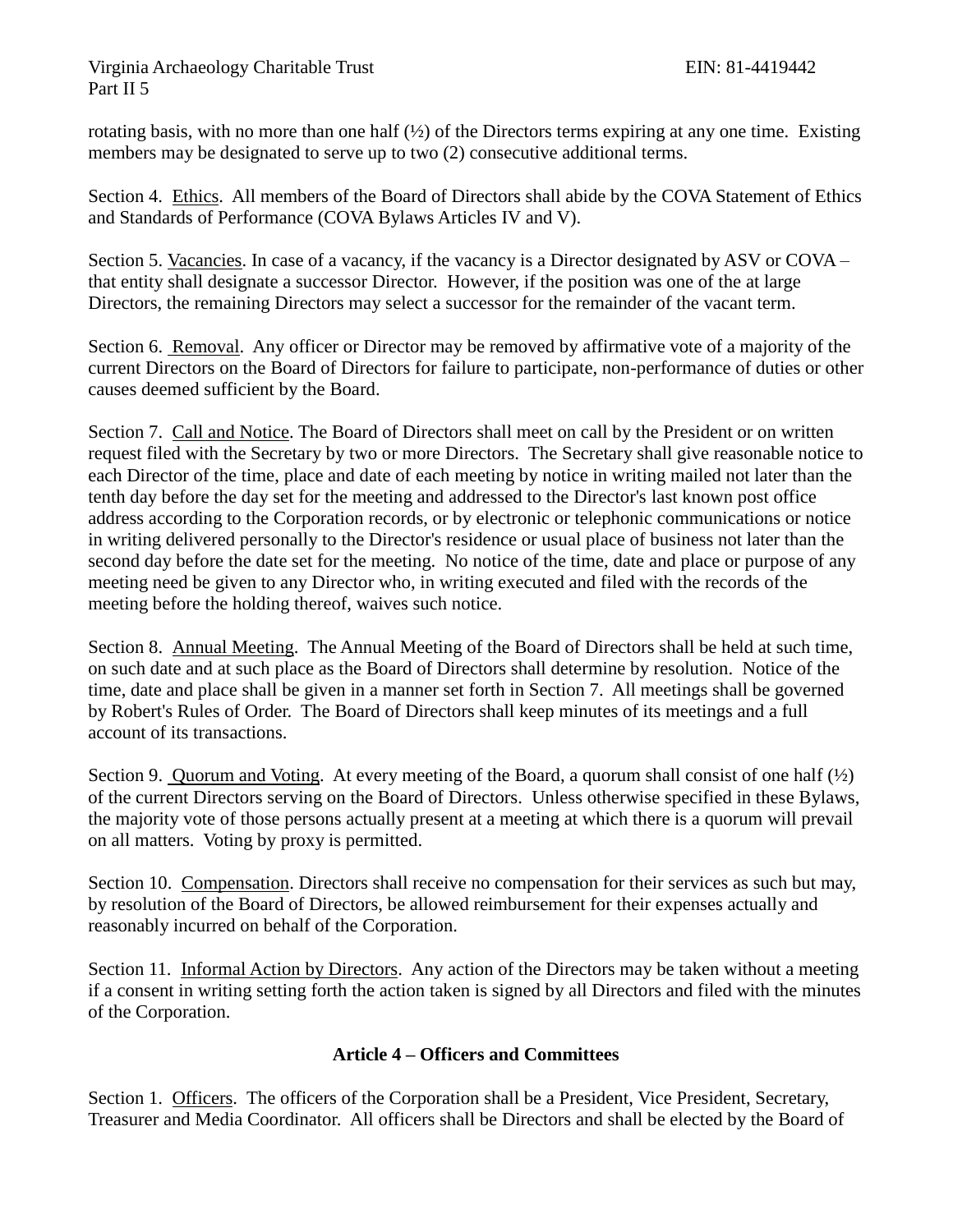Directors at its Annual Meeting or whenever a vacancy occurs. Each officer shall serve until a successor is elected. The Board of Directors may, from time to time, appoint such other officers as it deems necessary.

### Section 2. Powers and Duties.

The President's powers and duties shall include:

- a. Acting as the executive officer and overseeing the disbursement of Corporation funds.
- b. Presiding at meetings of the Board of Directors.
- c. Signing or endorsing checks, drafts or other notes in conjunction with the Treasurer.
- d. Presenting an annual report at the Annual Meeting of the Corporation.
- e. Acting as an *ex-officio* member of any committees created by the Board of Directors.

The Vice President's powers and duties shall include:

- a. Assuming all duties of the President in the event that the President cannot fulfill his or her duties as stated in Section 2 Presidents powers.
- b. Other specific duties as may be enumerated by the Board of Directors.

The Secretary's duties shall include:

- a. Keeping minutes of all meetings of the Board of Directors and any Executive Committee meetings.
- b. Maintaining a file of all official documents and records of the Corporation as directed by the Board.
- c. Mailing notices of all meetings including the Annual Meeting, the Board of Directors and any Executive Committee Meetings.

The Treasurer's Duties shall include:

- a. Receiving all contributions made to the Corporation and acknowledging such contributions as appropriate.
- b. Acting as custodian of these monies and depositing them in a bank or financial institution designated by the Board of Directors.
- c. Disbursing corporate monies upon direction of the Board of Directors and signing checks together with the President and/or other authorized officer or Director of the Board.
- d. Maintaining books and ledgers as directed by the Board.
- e. Preparing [quarterly or semiannual] financial statements and presenting such statements to the Board on request.
- f. Providing current financial statements at the Annual Meeting of the Corporation.
- g. Performing such other functions as may be incidental to the office.
- h. Providing a bond, if requested by the Board of Directors to protect the Corporation.

The Media Coordinator's Duties shall include:

- a. Maintaining the Corporation's digital presence including the web site, email and social media platforms.
- b. Recommending to the Board of Directors the upgrading or changing of software to optimize performance.
- c. Overseeing the addition of new projects to the Corporation's web site.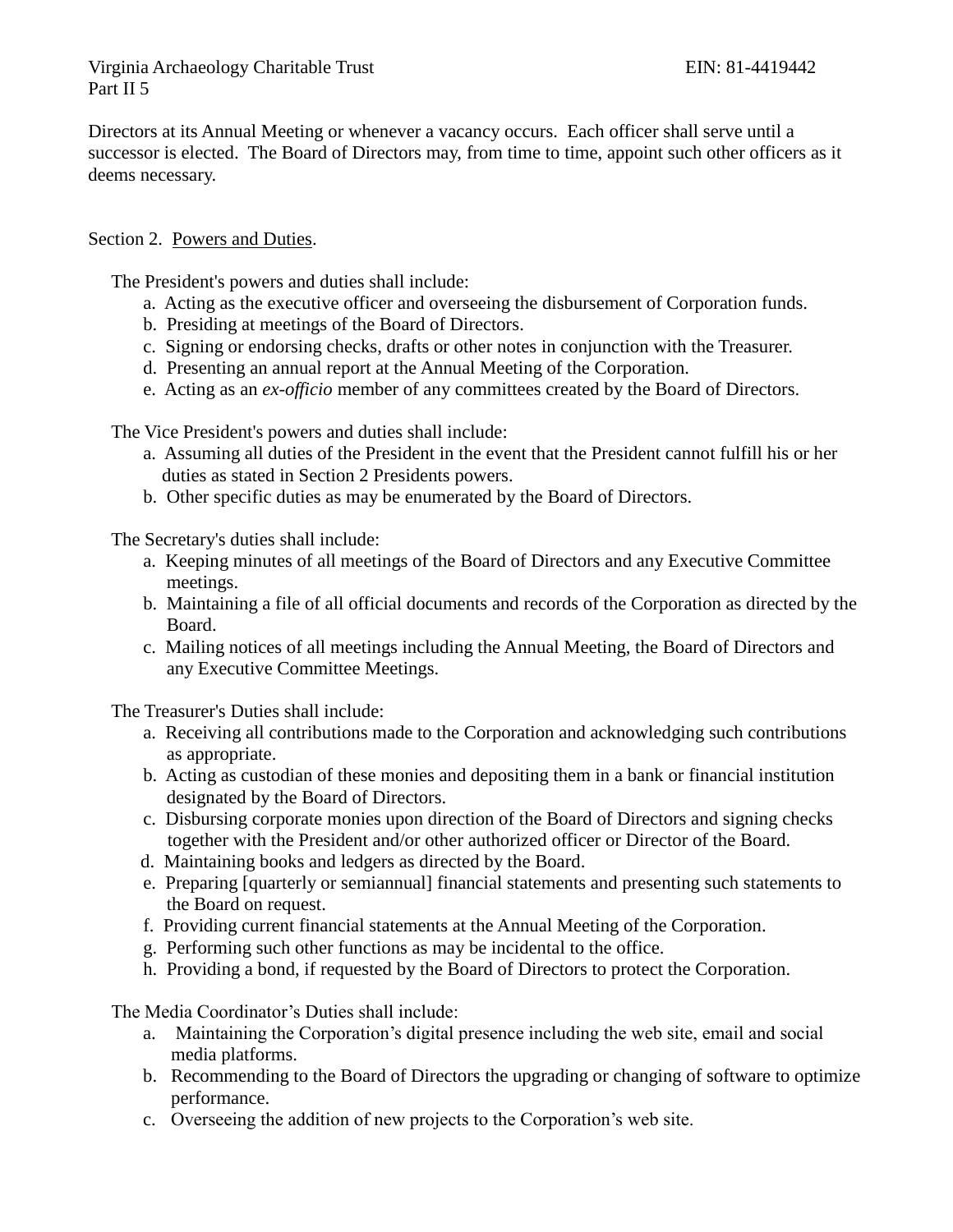d. Promoting approved projects via digital and traditional media.

Section 3. Executive Committee. Whenever the Board of Directors exceeds six (6) in number, it shall elect an Executive Committee consisting of the officers of the Corporation and one additional Director. The Executive Committee shall act for the Board of Directors during the period between Board meetings and shall exercise all power of the Board except any which have been expressly reserved by resolution of the Board or by these Bylaws. The Secretary shall give reasonable notice to each member of the Executive Committee of the time, date and place for each Executive Committee meeting.

Section 4. Committees. The Board of Directors may appoint such other committees as it deems necessary to implement the purposes of the Corporation. This Board of Directors may authorize committees to exercise any powers of the Board.

### **Article 5 – Financial Affairs**

Section 1. Fiscal Year. The fiscal year of the Corporation shall end on December 31 of each year.

Section 2. Bank Accounts. The funds of the Corporation shall be deposited in one or more banks or financial institutions as designated by the Board of Directors. All checks to be issued by the Corporation shall be signed by such officers or Directors as the Board may from time to time designate.

Section 3. Insurance. The Board of Directors shall secure insurance to protect the Corporation, the Board of Directors and the officers from Liability.

### **Article 6 - Amendments**

Section 1. Amendments. These Bylaws may be amended by a majority vote of the Board of Directors at a meeting at which a quorum is present; provided that notice of the nature of the proposed amendments has been mailed to all Directors at least thirty (30) days in advance of the meeting.

### **Article 7 – Dissolution**

Section 1. Disposition of Assets. Upon dissolution of the Corporation, all remaining assets or property shall be distributed to the ASV. This entity is an exempt organization within the meaning of section 501 (c)(3) of the Internal Revenue Code of 1954, as amended, or any corresponding section of any future federal tax code. Any such assets not so distributed shall be disposed of by the Circuit Court of the County in which the principal office is then located. Such distribution shall be made to any organization(s) as said Court shall determine, which are organized and operated exclusively for tax exempt purposes.

AS ADOPTED by the Board of Directors on July 31, 2018.

Randy Lichtenberger, Acting Secretary Virginia Archaeology Charitable Trust